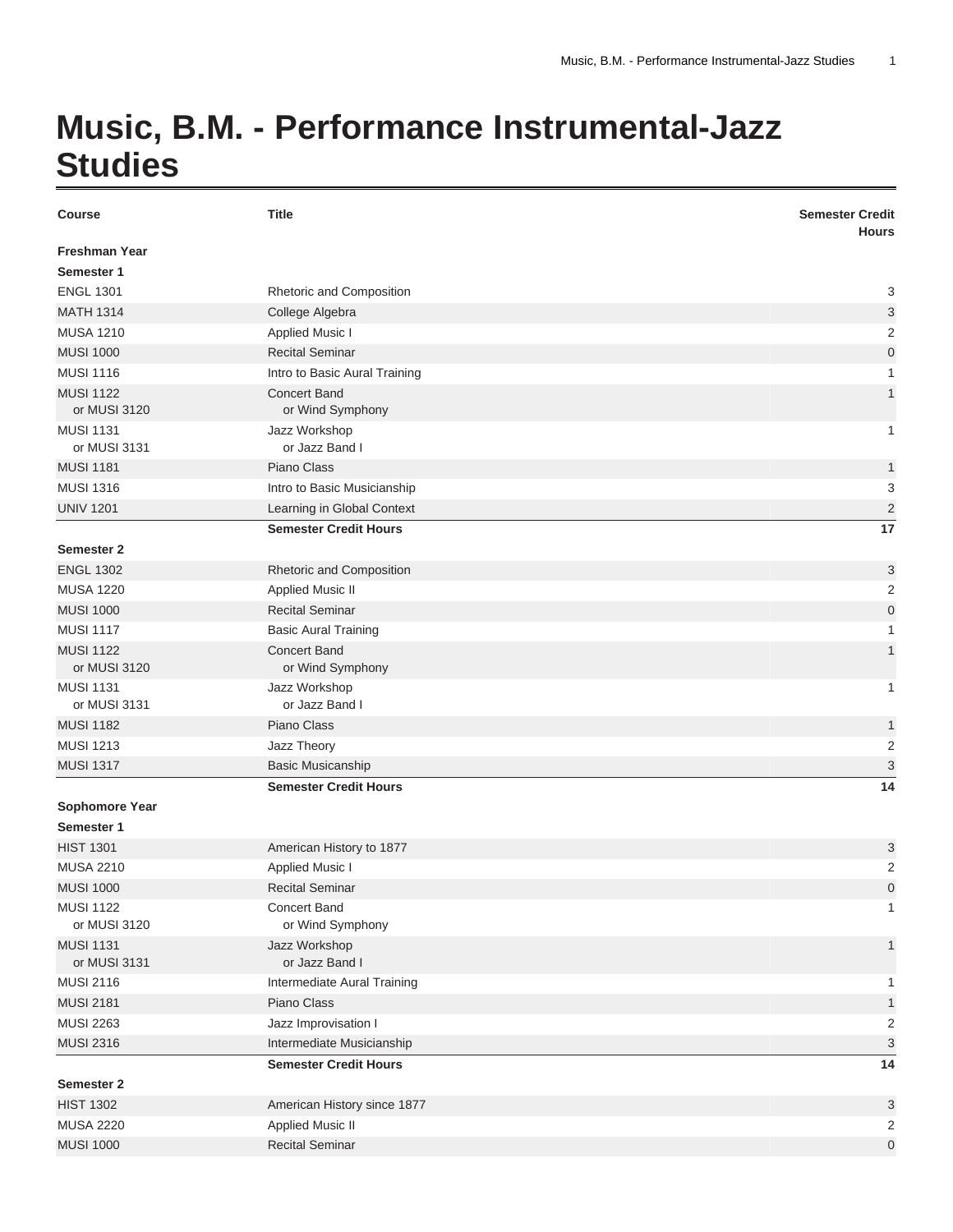| <b>MUSI 1122</b><br>or MUSI 3120     | <b>Concert Band</b><br>or Wind Symphony              | $\mathbf{1}$                                           |
|--------------------------------------|------------------------------------------------------|--------------------------------------------------------|
| <b>MUSI 1131</b>                     | Jazz Workshop<br>or Jazz Band I                      | $\mathbf{1}$                                           |
| or MUSI 3131                         |                                                      |                                                        |
| <b>MUSI 2117</b><br><b>MUSI 2182</b> | Intermediate Aural Training<br>Piano Class           | $\mathbf{1}$                                           |
| <b>MUSI 2264</b>                     |                                                      | $\mathbf{1}$                                           |
| <b>MUSI 2306</b>                     | Jazz Improvisation II<br>Intro to Music Hist and Lit | 2                                                      |
| <b>MUSI 2317</b>                     | Intermediate Musicianship                            | $\ensuremath{\mathsf{3}}$<br>$\ensuremath{\mathsf{3}}$ |
|                                      |                                                      | 17                                                     |
|                                      | <b>Semester Credit Hours</b>                         |                                                        |
| <b>Junior Year</b>                   |                                                      |                                                        |
| Semester 1<br><b>MUSA 3210</b>       |                                                      |                                                        |
|                                      | <b>Applied Music I</b><br><b>Recital Seminar</b>     | 2                                                      |
| <b>MUSI 1000</b><br><b>MUSI 3130</b> | Jazz Combo                                           | $\pmb{0}$                                              |
| <b>MUSI 3131</b>                     | Jazz Band I                                          | $\mathbf{1}$                                           |
| <b>MUSI 3196</b>                     |                                                      | $\mathbf{1}$<br>$\mathbf{1}$                           |
| <b>MUSI 3312</b>                     | <b>Basic Conducting</b>                              |                                                        |
| <b>MUSI 4307</b>                     | Orchestration                                        | $\sqrt{3}$                                             |
|                                      | Music History and Literature                         | 3                                                      |
| Communications                       |                                                      | $\ensuremath{\mathsf{3}}$                              |
| Life/Physical sciences               |                                                      | 3                                                      |
|                                      | <b>Semester Credit Hours</b>                         | 17                                                     |
| <b>Semester 2</b>                    |                                                      |                                                        |
| <b>MUSA 3220</b>                     | <b>Applied Music II</b>                              | 2                                                      |
| <b>MUSI 1000</b>                     | <b>Recital Seminar</b>                               | $\pmb{0}$                                              |
| <b>MUSI 2308</b>                     | History of Jazz                                      | $\ensuremath{\mathsf{3}}$                              |
| <b>MUSI 3130</b>                     | Jazz Combo                                           | $\mathbf{1}$                                           |
| <b>MUSI 3131</b>                     | Jazz Band I                                          | $\mathbf{1}$                                           |
| <b>MUSI 3243</b>                     | Jazz Arranging                                       | $\overline{2}$                                         |
| <b>MUSI 4308</b>                     | Music History and Literature                         | 3                                                      |
| <b>MUSI 4318</b>                     | Analytical Techniques I (WI)                         | $\ensuremath{\mathsf{3}}$                              |
|                                      | <b>Semester Credit Hours</b>                         | 15                                                     |
| <b>Senior Year</b>                   |                                                      |                                                        |
| Semester 1                           |                                                      |                                                        |
| <b>MUSA 4210</b>                     | Applied Music I                                      | $\overline{c}$                                         |
| <b>MUSI 1000</b>                     | Recital Seminar                                      | 0                                                      |
| <b>MUSI 3130</b>                     | Jazz Combo                                           | $\mathbf{1}$                                           |
| <b>MUSI 3131</b>                     | Jazz Band I                                          | $\mathbf{1}$                                           |
| <b>PHYS 1471</b>                     | Acoustical Foundations of Musi                       | $\overline{a}$                                         |
| <b>POLS 2301</b>                     | Government and Politics of US                        | 3                                                      |
| Social/Behavioral                    |                                                      | $\ensuremath{\mathsf{3}}$                              |
| Component option B                   |                                                      | 2                                                      |
|                                      | <b>Semester Credit Hours</b>                         | 16                                                     |
| Semester 2                           |                                                      |                                                        |
| <b>MUSA 4420</b>                     | Applied Music II                                     | 2                                                      |
| <b>MUSI 1000</b>                     | <b>Recital Seminar</b>                               | $\mathbf 0$                                            |
| <b>MUSI 3130</b>                     | Jazz Combo                                           | 1                                                      |
| <b>MUSI 3131</b>                     | Jazz Band I                                          | $\mathbf{1}$                                           |
| <b>MUSI 4344</b>                     | Jazz Pedagogy                                        | 3                                                      |
| <b>POLS 2302</b>                     | Government and Politics of TX                        | $\sqrt{3}$                                             |